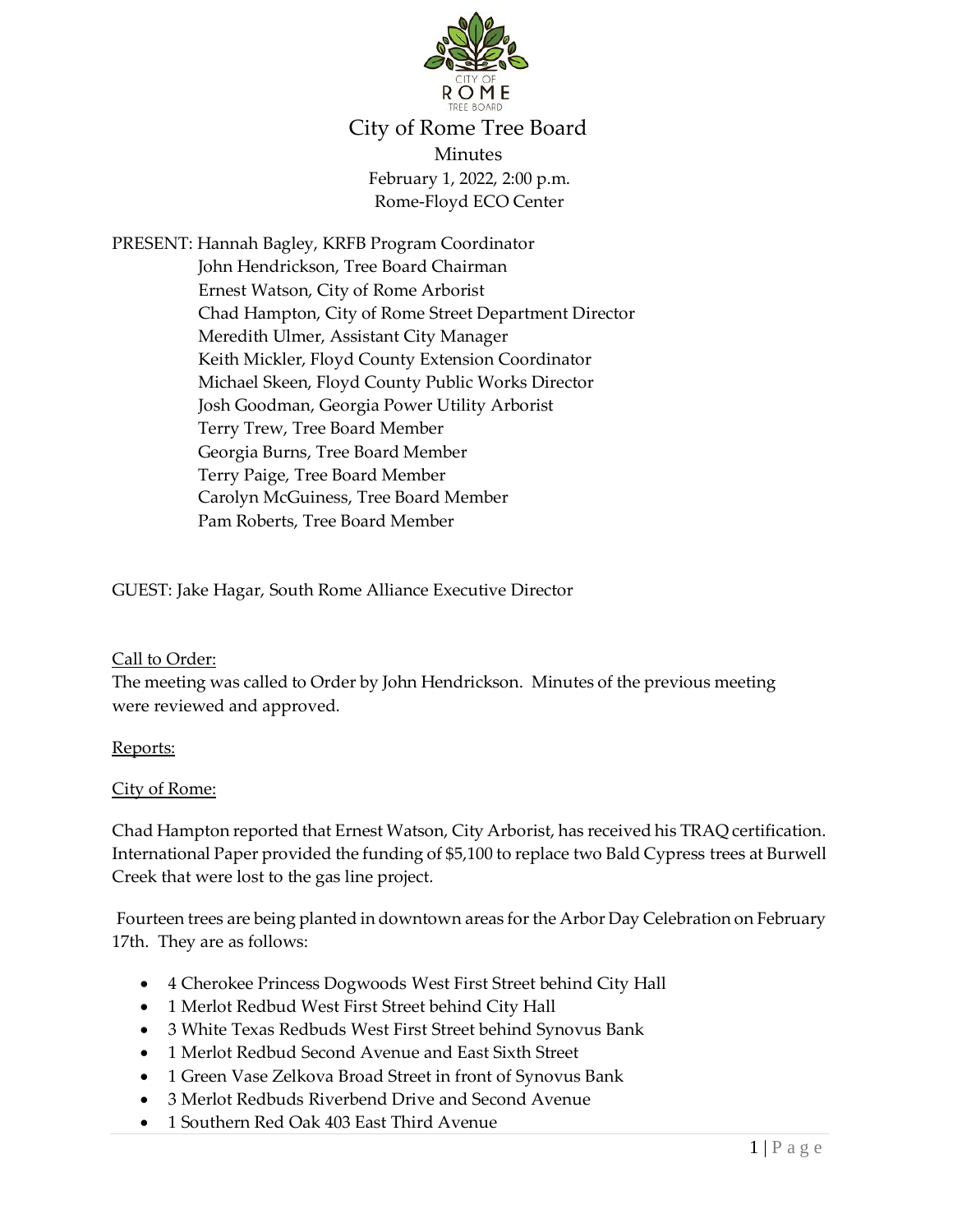### Floyd County:

Michael Skeen reported 4 trees were removed in November 2021 and 17 trees were removed in December 2021.

#### Berry College:

Hannah Bagley reported on behalf of Eddie Elsberry, Berry College is currently planting 400 Loblolly Pines. They also have plans to plant 400 acres of Longleaf Pines which will take place over the next few years.

#### Georgia Power:

Josh Goodman reported that Georgia Power trimmed 300 miles of treetops by helicopter followed by clean ups. Georgia Power is in process of laying more underground service. They maintain 1700 miles in Northwest Georgia. He also added he will have Dogwood and Sawtooth Oak saplings to give away at Arbor Day.

#### County Extension Office:

Keith Mickler reported that the Asian Longhorn Asian Beetle is now being monitored in Georgia. He also distributed packets of pollinator blend flower seeds from UGA Extension for local gardens.

#### Old Business

At the annual Bring One for the Chipper held in January 2022, 181 trees were brought to the location and recycled by local fisherman. In total there were 56 seedlings distributed by the volunteering group - Boy Scouts Troop 30 from Shannon GA. The remaining seedlings are to be planted at the City Nursery on Black's Bluff Road.

## New Business:

Arbor Day will be held on Thursday, February 17th, at 1:00 pm behind Synovus Bank on West First Street. Parking is available in the bank parking lot. In addition to the Georgia Power saplings, the Georgia Forestry Commission will have saplings.

#### Covington Park

Jake Hager, Executive Director of South Rome Alliance, gave a brief history of the site that is known as "Covington Park" he announced in honor of Arbor Day that we will host a "Beautification Project Day" at Covington Park located at the corner of East 12<sup>th</sup>